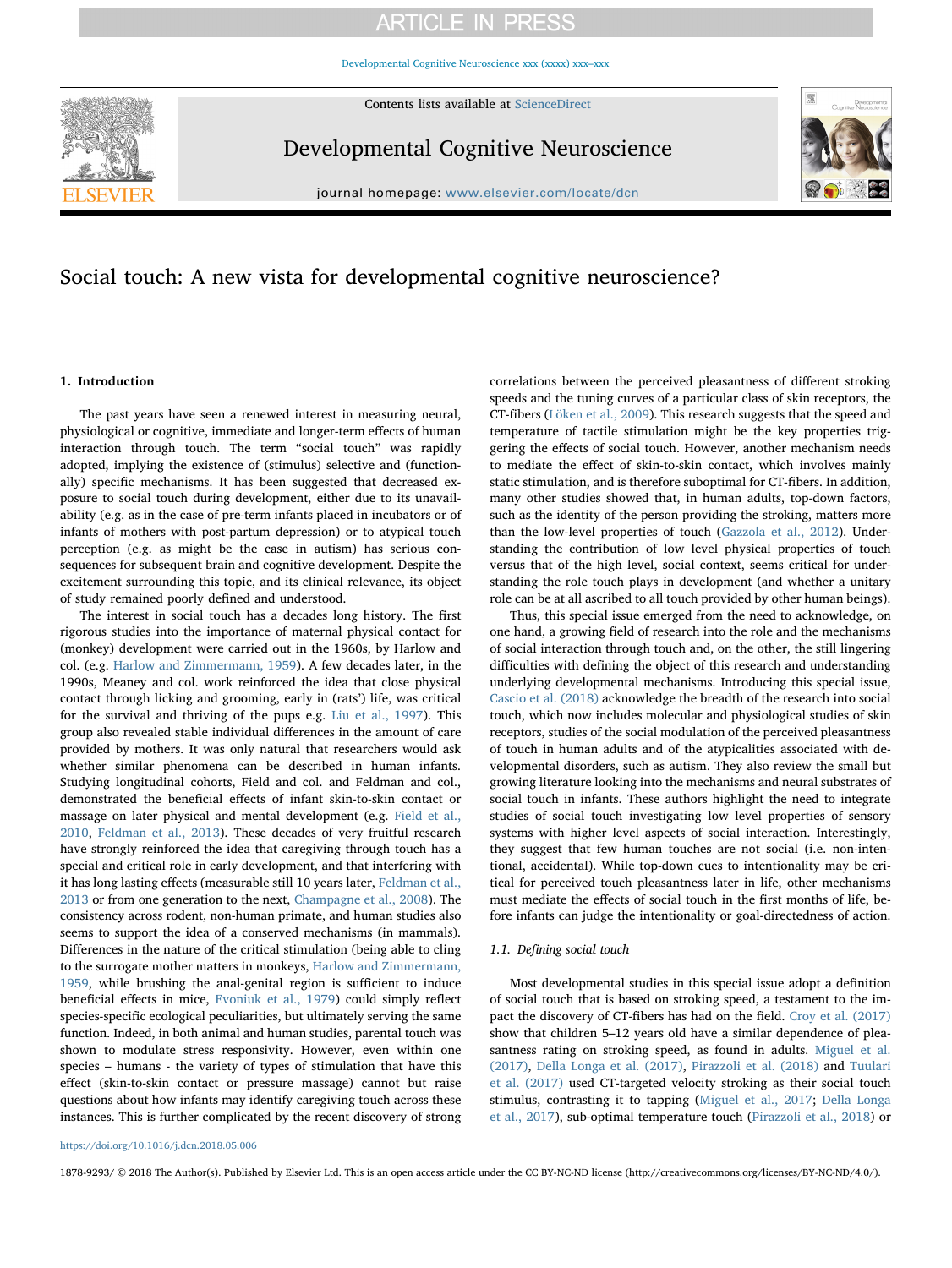no control (Tuulari et al.). A comparison of different velocity stimuli is used also by [Sailer and Ackerley \(2017\),](#page-3-14) to investigate the role of touch experience for adults' pleasantness ratings. CT-optimal stroking versus vibration was used by [Davidovic et al. \(2017\)](#page-3-15), to study the neural underpinnings of touch in adults.

Others have included a variety of interpersonal touches in their social touch category. Social stimulation was provided by an experimenter holding, swaddling and stroking newborn monkeys, in [Simpson et al.](#page-3-16) [\(2017\)](#page-3-16), [Peled-Avron et al. \(2018\)](#page-3-17) showed participants pictures of hugging, handshakes or holding hands (in contrast to no-touch interactions).

[Mantis et al. \(2018\)](#page-3-18) further discriminate the between the affective and playful use of touch in mother-infant interaction. Stroking but also massage or patting was classified as affective touch and contrasted to playful touch, which included tickling, lifting or rhythmic touches. This grouping emerged from how frequently mothers used these types of touches (i.e. factor analysis) suggesting that mothers themselves (just like the experimenters) used these touches with different functions. While these studies acknowledge the larger variety in the expression of social touch they raise the question of how we come to classify together actions as dissimilar as patting, stroking and holding hands. Six-month old infants can already extract common goals across different manner of execution, as for example reaching for a particular object, when different trajectories of reaching are used ([Biro and Leslie, 2007\)](#page-3-19), but no study yet has investigated when they can appreciate the common affective aim of actions as physically dissimilar as patting and stroking. [Crucianelli et al. \(2018\)](#page-3-20) make a further distinction between touch that was used contingently on infant's own behaviour or not (e.g. stroking a crying infant vs. stroking and thus distracting an infant engaged with a book). Many other studies have demonstrated the importance of contingent responding in caregiver-infant interaction (e.g. [Begus et al.,](#page-3-21) [2014\)](#page-3-21) and it may be that this is a critical aspect for touch to exercise it roles (see further on), in human development.

Yet other studies in this special issue investigated the contribution of other modalities to how social touch is perceived. Could touch be perceived as social not because of how it is felt on the skin but because they see it is delivered by a human hand? [Keizer et al. \(2017\)](#page-3-22) asked whether seeing the arm performing the touch matters for its perceived pleasantness in adults. Veridical vision of the arm increased the pleasantness of intermediate velocity stroking. In [Rigato et al. \(2017\)](#page-3-23) 4 month-old infants responded differently to tactile stimulation on their hands when it was accompanied by concurrent images depicting a hand being touched, versus images of the table next to the hand being touched. While this demonstrates an understanding of the mapping between visual and tactile bodily coordinates, which may be important for learning about social touch (see further on), it is unclear whether the social component of touch was of importance in this particular study (infants saw a brush touching the hand and felt vibratory stimuli, a touch stimulus that is non CT-targeted and was used by others as a control to social touch). [Lew-Williams et al. \(2017\)](#page-3-24), also use a touch other studies used as control stimulation, they showed that tapping on infant's body helps learning auditory patterns. Could it be that infants did perceive this stimulus as social since infants could see that the stimulation was delivered by a human being and tapping was delivered in structured patterns (possibly betraying intentionality)?

In sum, although a CT-fibers based definition of social touch is currently favoured, a mixture of other physical, inter-relational (e.g. contingency) and intentional (e.g. affective) properties are used as basis for defining social touch. Showing that stimuli with varied structural properties activate common neural substrates or have a similar impact on an organism's physiology or cognition is a better way to ascertain shared mechanisms.

### 1.2. Neural substrates of social touch

The search for neural substrates of social touch has yielded intriguing findings. In this special issue, Tuulari et col. used fMRI to capture somatosensory and insular activation in one-month-old infants experiencing CT-targeted touch during sleep. Insular activation is in line with another recent finding by [Jönsson et al. \(2018\)](#page-3-25), who used diffused optical tomography. These results are particularly exciting given the association between insular activation and both CT-stimulation [\(Olausson](#page-3-26) [et al., 2002\)](#page-3-26) and the perceived affective or pleasantness of touch, in human adults [\(Björnsdotter and Olausson, 2011\)](#page-3-27). This would suggest that from very early on in life (therefore it could be independent of experience) CT-targeted tactile stimulation has motivational value. However, in this special issue, [Davidovic et al. \(2017\)](#page-3-15) show that both social (stroking) and non-social (vibration) stimuli increase functional connectivity between posterior and anterior insula in adults, but differentially for the dorsal and ventral partitions of the anterior insula. Given the disparity in the age of the samples and the lack of dorsal-ventral specification of insular ROIs in the Tuulari and Jonsson papers, it is difficult to directly compare the results of adult and infant studies.

The posterior STS (pSTS) is another area shown to be recruited by social touch in adults ([Bennett et al., 2013;](#page-3-28) [Gordon et al., 2013](#page-3-29), but see [Davidovic et al., 2016](#page-3-30) for not replicating pSTS activation). Intriguingly, two infant studies in this special issue, [Miguel et al. \(2017\)](#page-3-10) and [Pirazzoli et al. \(2018\)](#page-3-12), did not find differences between CT-targeted and non-targeted touch in the STS. Finally, [Peled-Avron et al. \(2018\)](#page-3-17) interrogated the neural mechanisms of vicarious, or observed, social touch using transcranial direct current stimulation. They report a role for the inferior frontal gyrus, part of the putative human mirror neuron system, in the emotional responses to vicarious touch. This effect was modulated by self-reported emotional empathy.

These studies advance our understanding of mechanisms underlying social touch perception in development but have only started to address the questions of which aspects of interpersonal touch are critical to elicit response from key areas of the "social brain". While CT-targeted touch per se seems sufficient to activate the insula (in sleeping infants), additional contextual cues may be needed for STS activation. Exploration of neural mechanisms for vicarious touch extends the relevant neural network to include the putative mirror neuron system. More importantly than defining a neural network for social touch, we need to better understand whether and how nodes of this network interact, and what the functional implications are of both typical and aberrant interactions at different stages of development.

## 1.3. The function of social touch

Why should infants need to identify touch provided by a human being from other tactile stimulation they perceive? As is the case for other social stimuli, such as the human voice, there need not be a sole answer to this question. Humans use vocal signals, for example, to communicate, sooth or recognize each other. There have been two major theories explaining the putative functions of social touch. Because, across species, social touch decreases stress reactivity (true for licking and grooming in mice, Kangaroo care or massage in human infants), a conserved mechanism was proposed, where parental touch signals the quality of the environment in which the infant develops, thus allowing them to adapt to this environment ([Meaney, 2001\)](#page-3-31). Social touch signals to infants that they are in a resource full environment, one where caregivers have the energy to engage in this type of stimulation. Triggered by tactile stimulation from caregivers or by stimulation that simulates caregiver touch, a chain of physiological and epigenetic processes leads, across species, to decreased stress responses to novel stimulation and an increase in exploration. In this special issue, Simpson et col. carry out a comprehensive study of the effects of early deprivation of tactile contact, in monkeys. Using an animal model means one can better control the environment the infant was exposed to, allowing for causal inferences to be made about the role of touch per se. When raised in isolation, tactile stimulation provided by an experimenter was sufficient to decrease the latency with which monkeys approached novel objects and their anxiety when faced with a new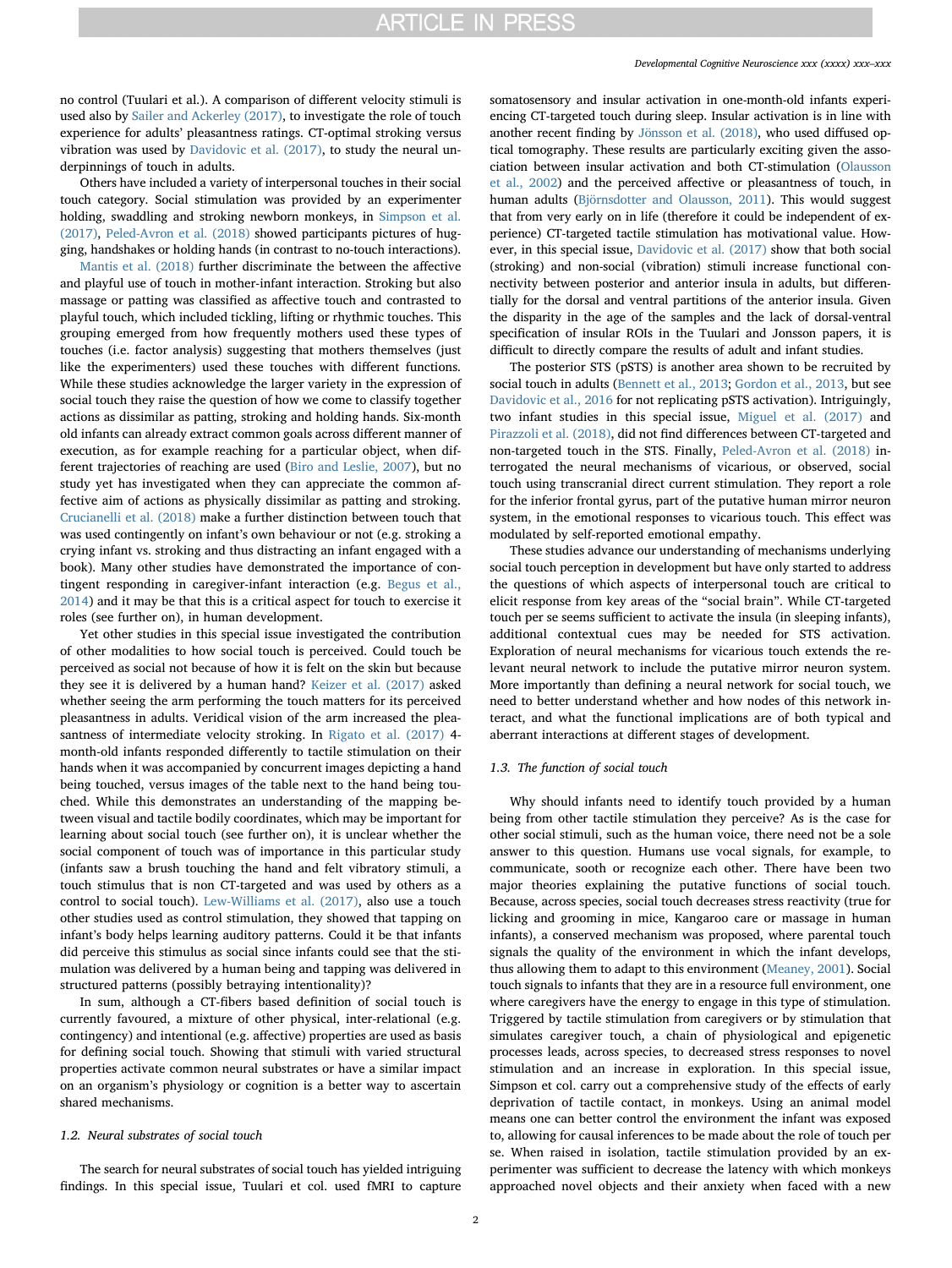experimenter. Furthermore, Brummelman et col. also suggest that parental touch makes children feel safe in their exploration of the environment. In their paper they demonstrate that parental touch lowered children's implicit attentional bias for social threat and, among socially anxious children, raised trust in unfamiliar others. These effects occur in late childhood, when children still readily rely on their parents for safety, but seems to disappear in adolescence when, according to the authors, they seek independence from their parents. These papers, as many others investigating the effects of touch on stress reactivity, stop short of discussing in which way these behavioural changes allow the organism to adapt to a good/poor environment. We can speculate that, in a poor environment in which parents are less available, children might have to make themselves decisions on whether to approach novel stimuli, in this context children would be at an advantage if they and were more alert to the presence of threat or novelty but took longer to process them before approaching them.

A second theoretical perspective gives social touch a key role in establishing affective or affiliative bonds. This view is supported by evidence that CT fibers innervate the insula, a structure associated with generating affiliative behaviors (Caruana et al., 2011) and that stroking elicits oxytocin release in both those experiencing and providing this stimulation [\(Crockford et al., 2013](#page-3-32); [Cong et al., 2015](#page-3-33)). In this special Tuulari et col. describe insular activation by CT-targeted touch as early as the first month of life. However, the insula is also involved in interoception as for example the perception of heart beats [\(Critchley et al.,](#page-3-34) [2004](#page-3-34)) and social touch was shown to produce changes in heart rate ([Feldman et al., 2010](#page-3-35)). Thus, what is seen as evidence for an affiliative role of social touch may also be evidence for its role in stress regulation.

Much less investigated has been the role social touch may have in communication. Other social signals, such as direct gaze or infant directed speech, are used by caregivers in an ostensive-communicative manner to promote early learning (e.g. [Senju and Csibra, 2008\)](#page-3-36). Direct gaze, for example, facilitates the learning of both the identity of the person communicating and of the information she conveys (e.g. [Farroni](#page-3-37) [et al., 2007](#page-3-37)). In this special issue, [Della Longa et al. \(2017\)](#page-3-11) show that social touch has an equivalent role to direct gaze, since 4-month-old infants encode better the identity of a human face, despite its averted gaze, when they experienced concurrent stroking. [Pirazzoli et al. \(2018\)](#page-3-12) show that stroking activates the posterior Superior Temporal Sulcus, a region also associated with processing direct gaze or the human voice ([Grossmann et al., 2008](#page-3-38); [Blasi et al., 2011\)](#page-3-39). [Lew-Williams et al. \(2017\)](#page-3-24) finding that touching infant's body in a particular pattern helps them extract words from an auditory stream may be explained by the fact that the structured nature of the tactile stimulus conveys communicative intent. This study goes one step further and attempts to characterize the prevalence of this type of touch in mother infant interaction. Findings are not yet straightforward - the pattern of touch that is most effective for auditory learning is found to rarely occur spontaneously.

Thus, papers in this special issue brings support three potential roles of social touch: regulatory, affiliative and communicative. However, we cannot but ask to what extent these are distinct roles, given they are triggered by the same signal – i.e. CT-targeted touch? A similar question has been asked with respect to the role played by pitch variation in motherese: does it convey communicative intent or emotional valence ([Saint-Georges et al., 2013\)](#page-3-40), or both? Could it be that the same (touch) signal fulfils concurrently all three roles, decreasing anxiety and (as a by product?) promoting learning about the caregiver (an affiliative function) and the environment (a communicative role)?

## 1.4. Experience dependent?

Key to developmental work is understanding to what extent mechanisms depend on experience and characterizing the nature of this experience. Given the role social touch is supposed to have in signalling the quality of the environment an organism is born into, we'd expect that genetically specified mechanisms were available to help newborns

## *Developmental Cognitive Neuroscience xxx (xxxx) xxx–xxx*

identify social touch. The discovery of CT-fibers and evidence for very early responsiveness to CT-targeted stimulation in human infants (Tuulari et col., in this special issue) encourages this view. But this special issue also contains work that suggests experience may be needed to define what social touch is. ([Sailer and Ackerley, 2017](#page-3-14)) show that adults with reduced exposure to touch do not rate CT-targeted stroking as more pleasant. However, individual differences in exposure to touch could result from individual differences in the propensity to enjoy touch or to engage in social interaction, more broadly. Rather than experience, genetically determined traits may explain the ([Sailer and](#page-3-14) [Ackerley, 2017](#page-3-14)) findings. But is it plausible that the (CT-fibers) tuning to intermediate velocity of stroking is learned? 3–10 cm/sec is the speed most commonly used by adults when stroking or imagining they stroke another human being, including an infant ([Croy et al., 2016\)](#page-3-41). If this experience led to the "training" of CT-fibers, what constrains the use of this speed to start with (if not the specific tuning of skin receptors)? If the tuning of CT-fibers is unlikely to be experience dependent, could the pleasantness or social role of interpersonal touch be learned by association with other social cues? In this special issue, [Keizer et al. \(2017\)](#page-3-22) show that intermediate velocity stroking increases in pleasantness if adults see the hand performing the touch. The associated visual experience of inter-personal touch might be needed for infants to perceive it as social (and pleasant). To build on this experience, infants should be able to map the visual and somatosensory experience of touch on their bodies. According to ([Rigato et al., 2017\)](#page-3-23), infants as young as 4-monthold do that. Future studies will tell us whether visual experience of inter-personal touch contributes to how the perception and functions of this type of touch changes during development.

Two papers in this special issue, [Mantis et al. \(2018\)](#page-3-18) and [Crucianelli](#page-3-20) [et al. \(2018\)](#page-3-20) suggest potential avenues for investigating the role of early experience. [Mantis et al. \(2018\)](#page-3-18) document less frequent use of touch, especially of playful and stimulating touch, by mothers suffering from post-natal depression. When investigating the role of touch in this population, studies will have to carefully control for the broader effects depression has on parent child interaction.

[Crucianelli et al. \(2018\)](#page-3-20) found that variation in the frequency of nonattuned mind-related comments associates with the amount of touch behaviours that were not contingent with the infant's emotions. Both these studies observe variation in particular types of social touch (playful, contingent), which opens the possibility of investigating their specific roles.

## 2. Looking to the future

The breadth of approaches to investigating social touch that this special issue attracted, have helped clarify important avenues for future research. We identify the following open questions:

- 1) How to reconcile evidence for bottom up and top down contributions to touch perception, in early development? Could inconsistencies in findings actually reflect a developmental progression where bottom up (evolutionarily conserved) mechanisms allow the identification of social touch initially and have a regulatory effect, while later, additional social cues, experienced concurrently with touch, help infants recognize this signal as affiliative and communicative?
- 2) Is touch special amongst other social and communicative cues? Some have suggested a complementary use of cues such as mutual gaze, infant directed speech and touch. Specifically, it was suggested that touch may populate those moments in interaction when face to face communication was not possible. The role of touch might also decrease as children become mobile and therefore spend less time in proximity with caregivers. Yet, few studies have assessed the communicative role of touch in the same way as it has been done for gaze or voice cues.
- 3) Which mechanisms are conserved and which human specific? There is now good evidence for touch playing a role in stress regulation in mammals (and possibly other species dependent on parental care).